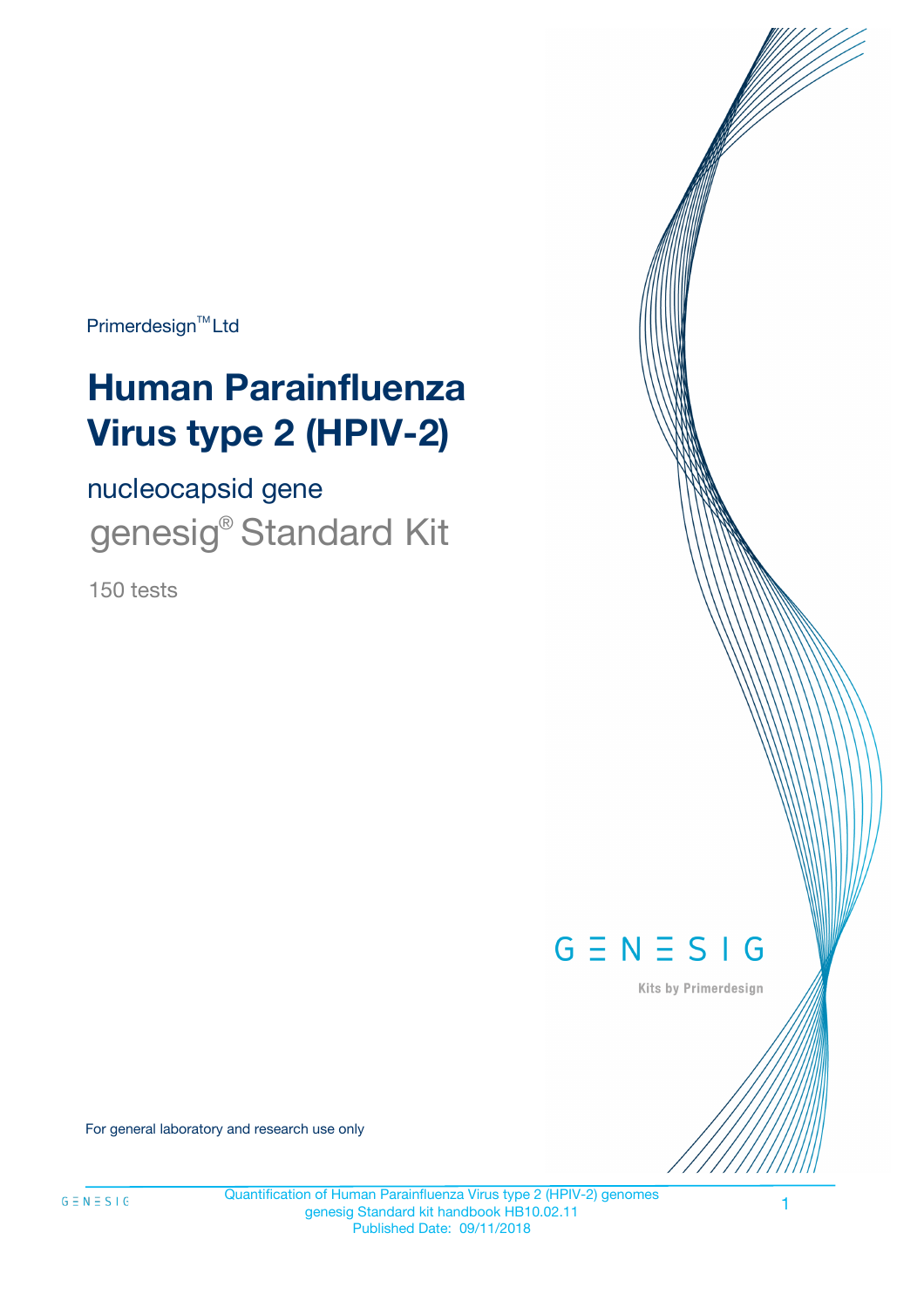## Introduction to Human Parainfluenza Virus type 2 (HPIV-2)

Human parainfluenza viruses (HPIVs) are a group of four distinct serotypes of single-stranded RNA viruses belonging to the paramyxovirus family. They are the second most common cause of lower respiratory tract infection in younger children. Repeated infection throughout the life of the host is not uncommon. Symptoms of later breakouts include upper respiratory tract illness as in a cold and sore throat. The incubation period of all four serotypes is 1 to 7 days. Parainfluenza viruses can be detected via cell culture, immunofluorescent microscopy, and PCR. Though no vaccines currently exist, research into vaccines for HHPIV-2, -2, and -3 is underway. Parainfluenza viruses last only a few hours in the environment and are inactivated by soap and water.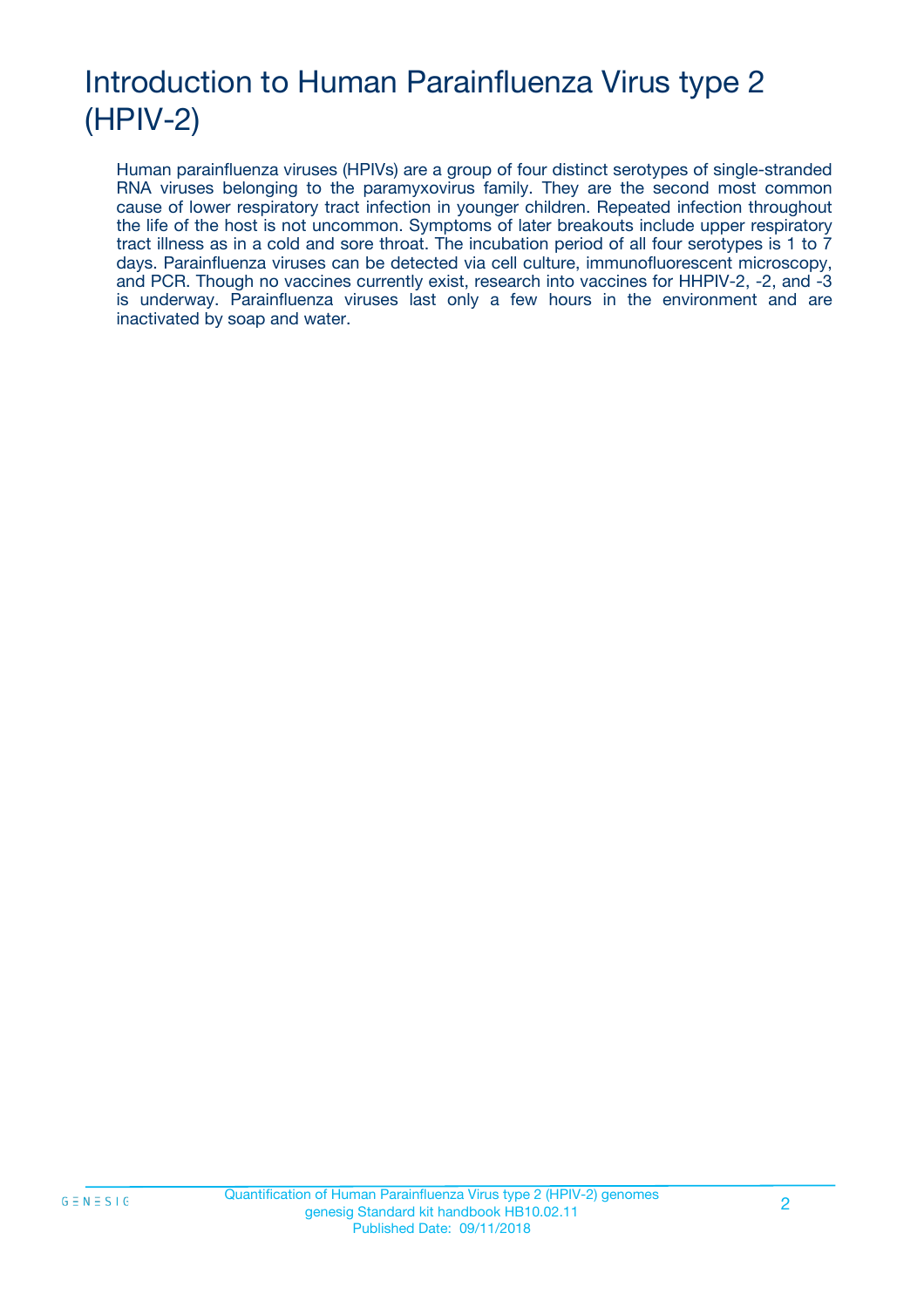## **Specificity**

The Primerdesign genesig Kit for Human Parainfluenza Virus type 2 (HPIV-2) (HPIV2) genomes is designed for the in vitro quantification of HPIV2 genomes. The kit is designed to have a broad detection profile. Specifically, the primers represent 100% homology with over 95% of the NCBI database reference sequences available at the time of design.

The dynamics of genetic variation means that new sequence information may become available after the initial design. Primerdesign periodically reviews the detection profiles of our kits and when required releases new versions.

The primers have 100% homologywith over 95% of reference sequences in the NCBI database and therefore have a very broadest quantification profile. However, due to the inherent instability of RNA viral genomes, it is not possible guarantee quantification of all clinical isolates.

If you require further information, or have a specific question about the detection profile of this kit then please send an e.mail to enquiry@primerdesign.co.uk and our bioinformatics team will answer your question.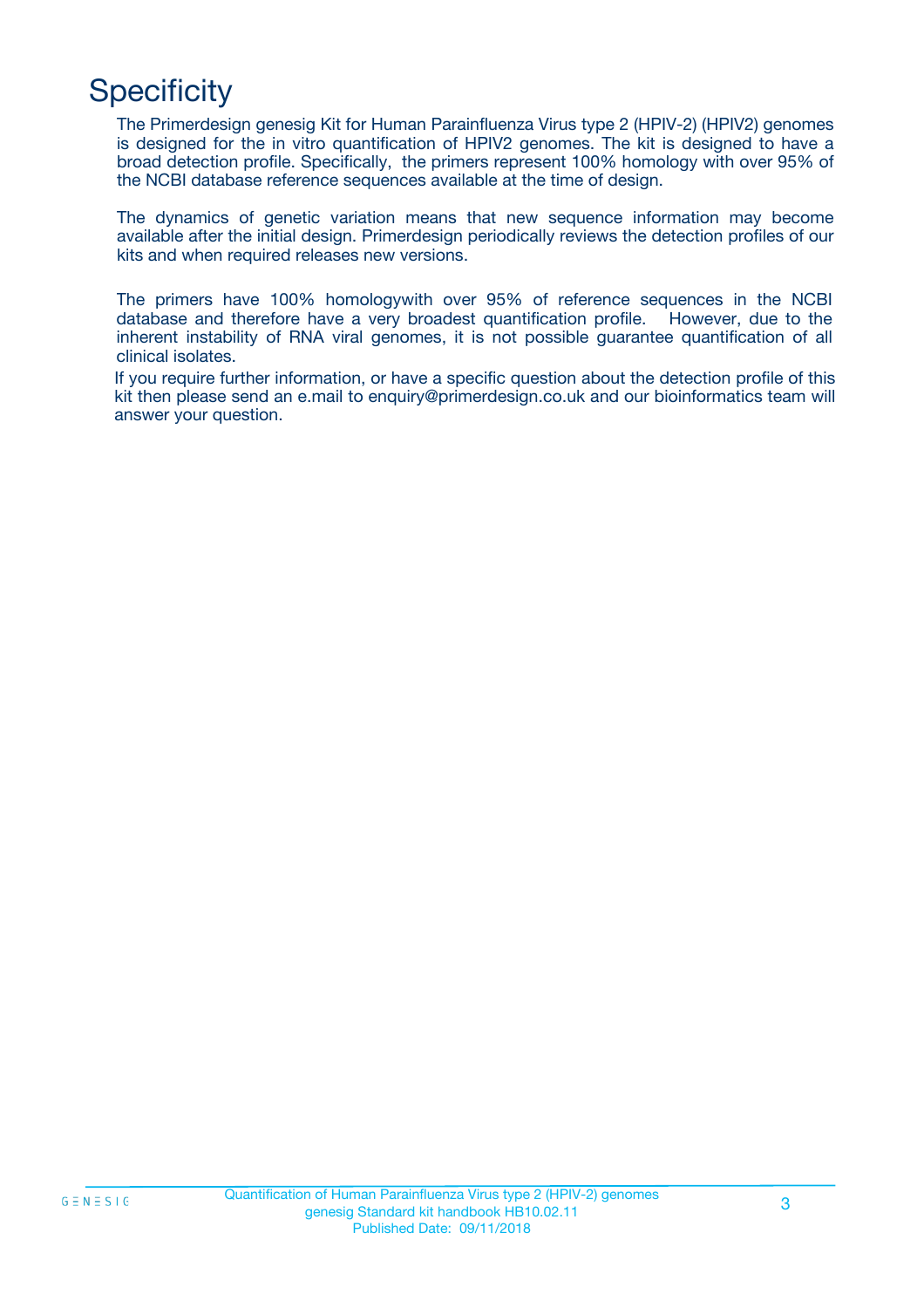### Kit contents

- **HPIV2 specific primer/probe mix (150 reactions BROWN)** FAM labelled
- **HPIV2 positive control template (for Standard curve RED)**
- **RNase/DNase free water (WHITE)** for resuspension of primer/probe mixes
- **Template preparation buffer (YELLOW)** for resuspension of positive control template and standard curve preparation

### **Reagents and equipment to be supplied by the user**

#### **Real-time PCR Instrument**

#### **Extraction kit**

This kit is recommended for use with genesig Easy DNA/RNA Extraction kit. However, it is designed to work well with all processes that yield high quality RNA and DNA with minimal PCR inhibitors.

**oasigTM lyophilised OneStep or Precision**®**PLUS OneStep 2X RT-qPCR Master Mix** Contains complete OneStep RT-qPCR master mix

**Pipettors and Tips**

**Vortex and centrifuge**

**Thin walled 1.5 ml PCR reaction tubes**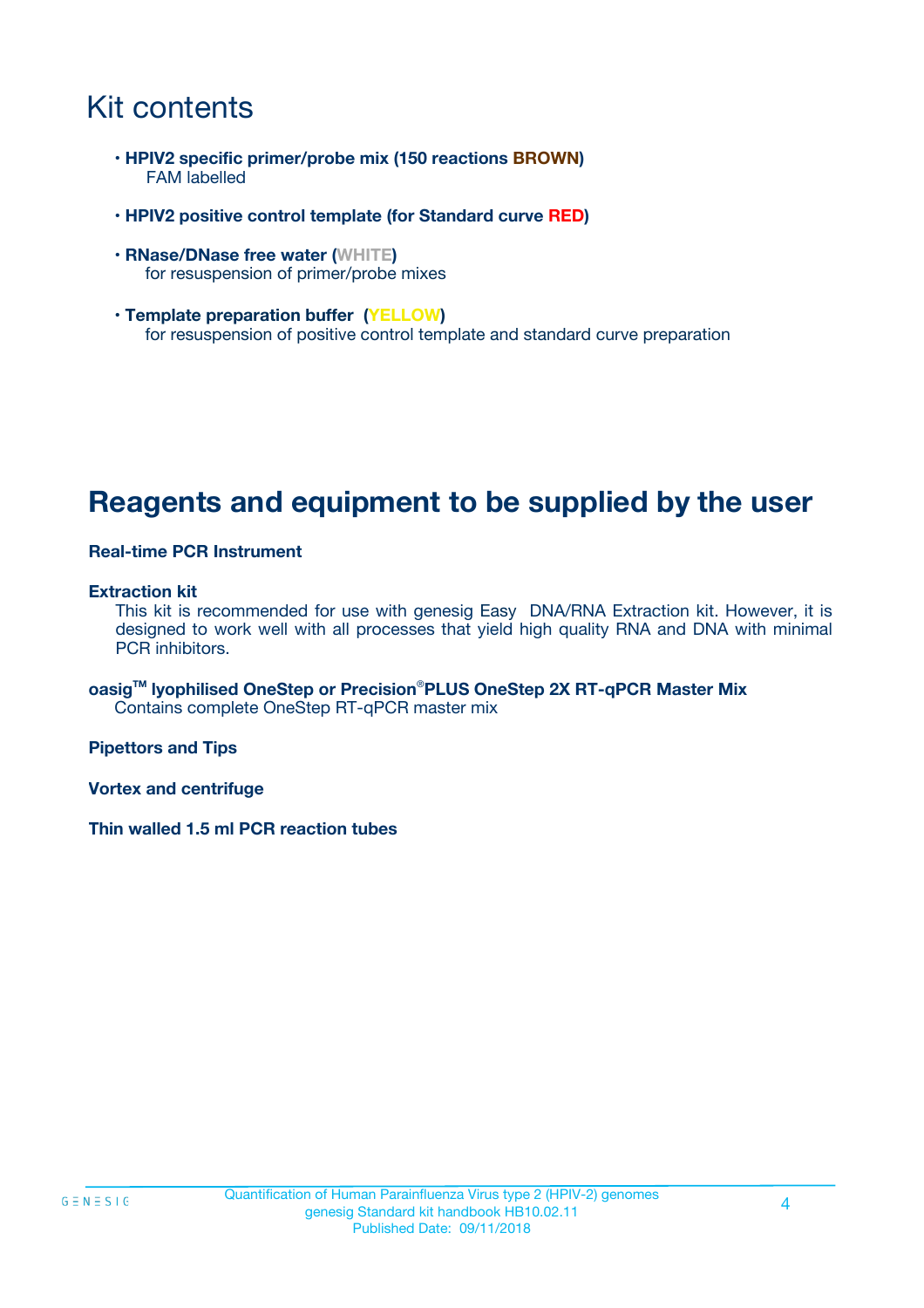### Kit storage and stability

This kit is stable at room temperature but should be stored at -20ºC on arrival. Once the lyophilised components have been resuspended they should not be exposed to temperatures above -20°C for longer than 30 minutes at a time and unnecessary repeated freeze/thawing should be avoided. The kit is stable for six months from the date of resuspension under these circumstances.

If a standard curve dilution series is prepared this can be stored frozen for an extended period. If you see any degradation in this serial dilution a fresh standard curve can be prepared from the positive control.

Primerdesign does not recommend using the kit after the expiry date stated on the pack.

### Suitable sample material

All kinds of sample material suited for PCR amplification can be used. Please ensure the samples are suitable in terms of purity, concentration, and RNA/DNA integrity. Always run at least one negative control with the samples. To prepare a negative-control, replace the template RNA sample with RNase/DNase free water.

### Dynamic range of test

Under optimal PCR conditions genesig HPIV2 detection kits have very high priming efficiencies of >95% and can detect less than 100 copies of target template.

### Notices and disclaimers

This product is developed, designed and sold for research purposes only. It is not intended for human diagnostic or drug purposes or to be administered to humans unless clearly expressed for that purpose by the Food and Drug Administration in the USA or the appropriate regulatory authorities in the country of use. During the warranty period Primerdesign genesig detection kits allow precise and reproducible data recovery combined with excellent sensitivity. For data obtained by violation to the general GLP guidelines and the manufacturer's recommendations the right to claim under guarantee is expired. PCR is a proprietary technology covered by several US and foreign patents. These patents are owned by Roche Molecular Systems Inc. and have been sub-licensed by PE Corporation in certain fields. Depending on your specific application you may need a license from Roche or PE to practice PCR. Additional information on purchasing licenses to practice the PCR process may be obtained by contacting the Director of Licensing at Roche Molecular Systems, 1145 Atlantic Avenue, Alameda, CA 94501 or Applied Biosystems business group of the Applera Corporation, 850 Lincoln Centre Drive, Foster City, CA 94404. In addition, the 5' nuclease assay and other homogeneous amplification methods used in connection with the PCR process may be covered by U.S. Patents 5,210,015 and 5,487,972, owned by Roche Molecular Systems, Inc, and by U.S. Patent 5,538,848, owned by The Perkin-Elmer Corporation.

### Trademarks

Primerdesign™ is a trademark of Primerdesign Ltd.

genesig $^\circledR$  is a registered trademark of Primerdesign Ltd.

The PCR process is covered by US Patents 4,683,195, and 4,683,202 and foreign equivalents owned by Hoffmann-La Roche AG. BI, ABI PRISM® GeneAmp® and MicroAmp® are registered trademarks of the Applera Genomics (Applied Biosystems Corporation). BIOMEK® is a registered trademark of Beckman Instruments, Inc.; iCycler™ is a registered trademark of Bio-Rad Laboratories, Rotor-Gene is a trademark of Corbett Research. LightCycler™ is a registered trademark of the Idaho Technology Inc. GeneAmp®, TaqMan® and AmpliTaqGold® are registered trademarks of Roche Molecular Systems, Inc., The purchase of the Primerdesign™ reagents cannot be construed as an authorization or implicit license to practice PCR under any patents held by Hoffmann-LaRoche Inc.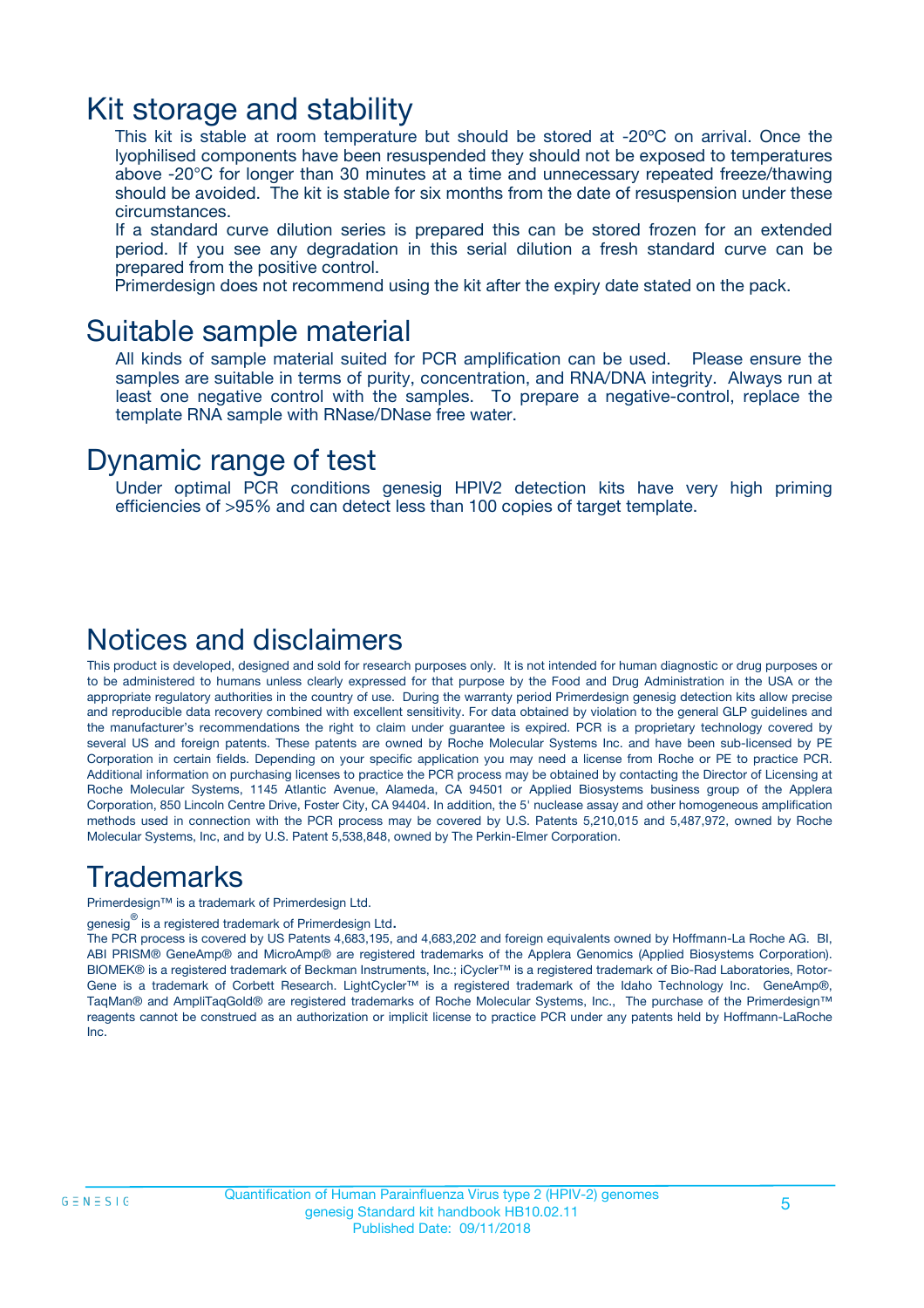## Principles of the test

#### **Real-time PCR**

A HPIV2 specific primer and probe mix is provided and this can be detected through the FAM channel.

The primer and probe mix provided exploits the so-called TaqMan® principle. During PCR amplification, forward and reverse primers hybridize to the HPIV2 cDNA. A fluorogenic probe is included in the same reaction mixture which consists of a DNA probe labeled with a 5`-dye and a 3`-quencher. During PCR amplification, the probe is cleaved and the reporter dye and quencher are separated. The resulting increase in fluorescence can be detected on a range of qPCR platforms.

#### **Positive control**

For copy number determination and as a positive control for the PCR set up, the kit contains a positive control template. This can be used to generate a standard curve of HPIV2 copy number / Cq value. Alternatively the positive control can be used at a single dilution where full quantitative analysis of the samples is not required. Each time the kit is used, at least one positive control reaction must be included in the run. A positive result indicates that the primers and probes for detecting the target HPIV2 gene worked properly in that particular experimental scenario. If a negative result is obtained the test results are invalid and must be repeated. Care should be taken to ensure that the positive control does not contaminate any other kit component which would lead to false-positive results. This can be achieved by handling this component in a Post PCR environment. Care should also be taken to avoid cross-contamination of other samples when adding the positive control to the run. This can be avoided by sealing all other samples and negative controls before pipetting the positive control into the positive control well.

#### **Negative control**

To validate any positive findings a negative control reaction should be included every time the kit is used. For this reaction the RNase/DNase free water should be used instead of template. A negative result indicates that the reagents have not become contaminated while setting up the run.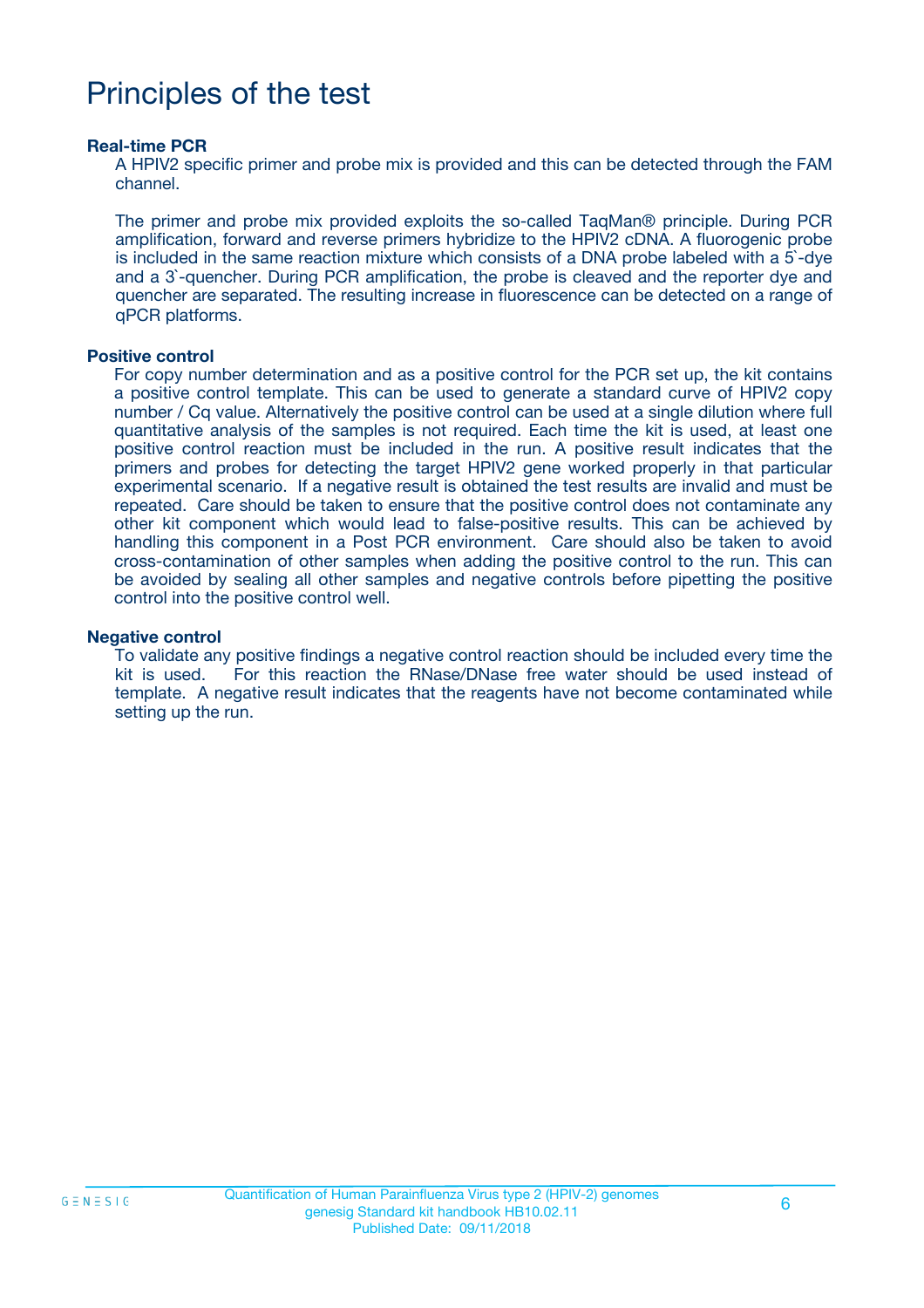### Resuspension protocol

To minimize the risk of contamination with foreign DNA, we recommend that all pipetting be performed in a PCR clean environment. Ideally this would be a designated PCR lab or PCR cabinet. Filter tips are recommended for all pipetting steps.

#### **1. Pulse-spin each tube in a centrifuge before opening.**

This will ensure lyophilised primer and probe mix is in the base of the tube and is not spilt upon opening the tube.

#### **2. Resuspend the kit components in the RNase/DNase free water supplied, according to the table below:**

To ensure complete resuspension, vortex each tube thoroughly.

| Component - resuspend in water |             |
|--------------------------------|-------------|
| <b>Pre-PCR pack</b>            |             |
| HPIV2 primer/probe mix (BROWN) | $165$ $\mu$ |

#### **3. Resuspend the positive control template in the template preparation buffer supplied, according to the table below:**

To ensure complete resuspension, vortex the tube thoroughly.

| Component - resuspend in template preparation buffer |          |  |
|------------------------------------------------------|----------|--|
| <b>Post-PCR heat-sealed foil</b>                     |          |  |
| HPIV2 Positive Control Template (RED) *              | ่ 500 µl |  |

\* This component contains high copy number template and is a VERY significant contamination risk. It must be opened and handled in a separate laboratory environment, away from the other components.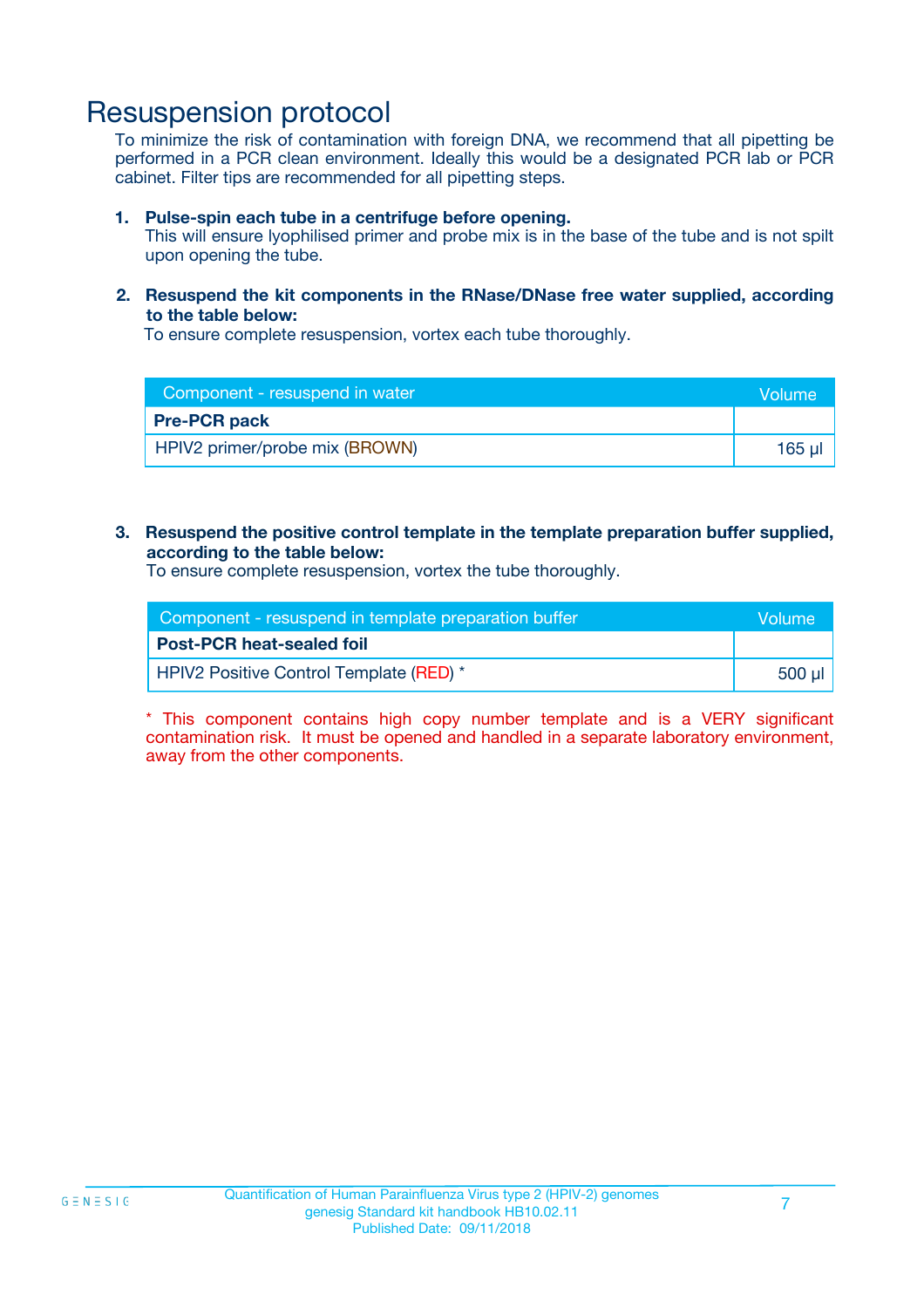### OneStep RT-qPCR detection protocol

A OneStep approach combining the reverse transcription and amplification in a single closed tube is the preferred method. If, however, a two step approach is required see page 10.

#### **For optimum performance and sensitivity.**

All pipetting steps and experimental plate set up should be performed on ice. After the plate is poured proceed immediately to the OneStep amplification protocol. Prolonged incubation of reaction mixes at room temperature can lead to PCR artifacts that reduce the sensitivity of detection.

**1. For each RNA sample prepare a reaction mix according to the table below:** Include sufficient reactions for positive and negative controls.

| Component                                                    | Volume   |
|--------------------------------------------------------------|----------|
| oasig OneStep or PrecisionPLUS OneStep 2X RT-qPCR Master Mix | $10 \mu$ |
| HPIV2 primer/probe mix (BROWN)                               | 1 µl     |
| <b>RNase/DNase free water (WHITE)</b>                        | $4 \mu$  |
| <b>Final Volume</b>                                          | $15$ µ   |

- **2. Pipette 15µl of this mix into each well according to your qPCR experimental plate set up.**
- **3. Pipette 5µl of RNA template into each well, according to your experimental plate set up.**

For negative control wells use 5µl of RNase/DNase free water. The final volume in each well is 20ul.

**4. If a standard curve is included for quantitative analysis prepare a reaction mix according to the table below:**

| Component                                                    | Volume       |
|--------------------------------------------------------------|--------------|
| oasig OneStep or PrecisionPLUS OneStep 2X RT-qPCR Master Mix | 10 µl        |
| HPIV2 primer/probe mix (BROWN)                               | 1 µl         |
| <b>RNase/DNase free water (WHITE)</b>                        | $4 \mu$      |
| <b>Final Volume</b>                                          | <u>15 ul</u> |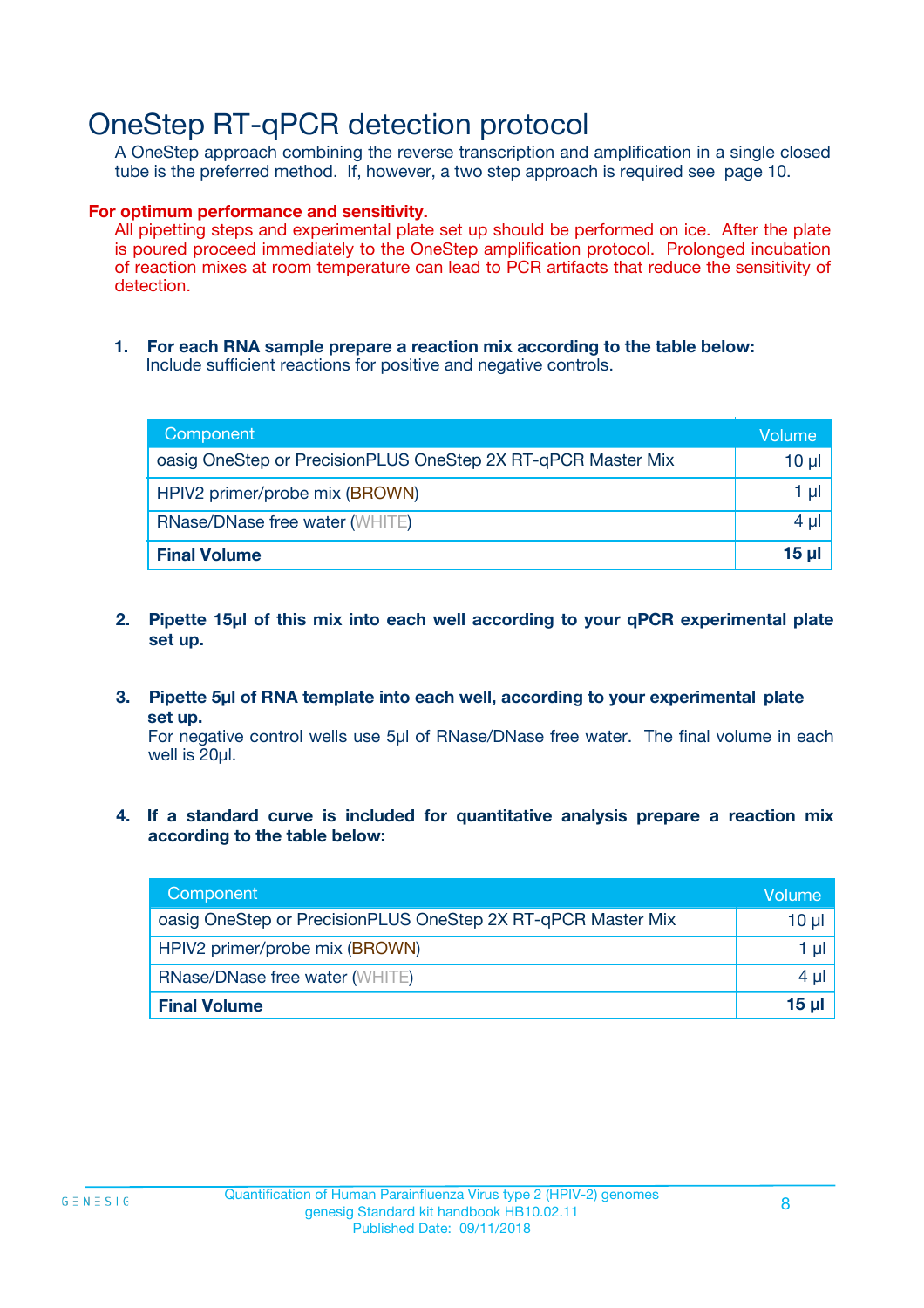#### **5. Preparation of standard curve dilution series**

- 1) Pipette 90µl of template preparation buffer into 5 tubes and label 2-6
- 2) Pipette 10µl of Positive Control Template (RED) into tube 2
- 3) Vortex thoroughly
- 4) Change pipette tip and pipette 10µl from tube 2 into tube 3
- 5) Vortex thoroughly

Repeat steps 4 and 5 to complete the dilution series

| <b>Standard Curve</b>         | <b>Copy Number</b>     |
|-------------------------------|------------------------|
| Tube 1 Positive control (RED) | $2 \times 10^5$ per µl |
| Tube 2                        | $2 \times 10^4$ per µl |
| Tube 3                        | $2 \times 10^3$ per µl |
| Tube 4                        | $2 \times 10^2$ per µl |
| Tube 5                        | 20 per $\mu$           |
| Tube 6                        | 2 per µl               |

**6. Pipette 5µl of standard template into each well for the standard curve according to your plate set up**

The final volume in each well is 20ul.

## OneStep RT-qPCR amplification protocol

Amplification conditions using oasig OneStep or PrecisionPLUS OneStep 2X RT-qPCR Master Mix.

|             | <b>Step</b>                  | <b>Time</b>      | <b>Temp</b>    |
|-------------|------------------------------|------------------|----------------|
|             | <b>Reverse Transcription</b> | $10 \text{ min}$ | 55 °C          |
|             | Enzyme activation            | 2 min            | $95^{\circ}$ C |
| Cycling x50 | Denaturation                 | 10 <sub>s</sub>  | $95^{\circ}$ C |
|             | <b>DATA COLLECTION *</b>     | 60 s             | $60^{\circ}$ C |

\* Fluorogenic data should be collected during this step through the FAM channel